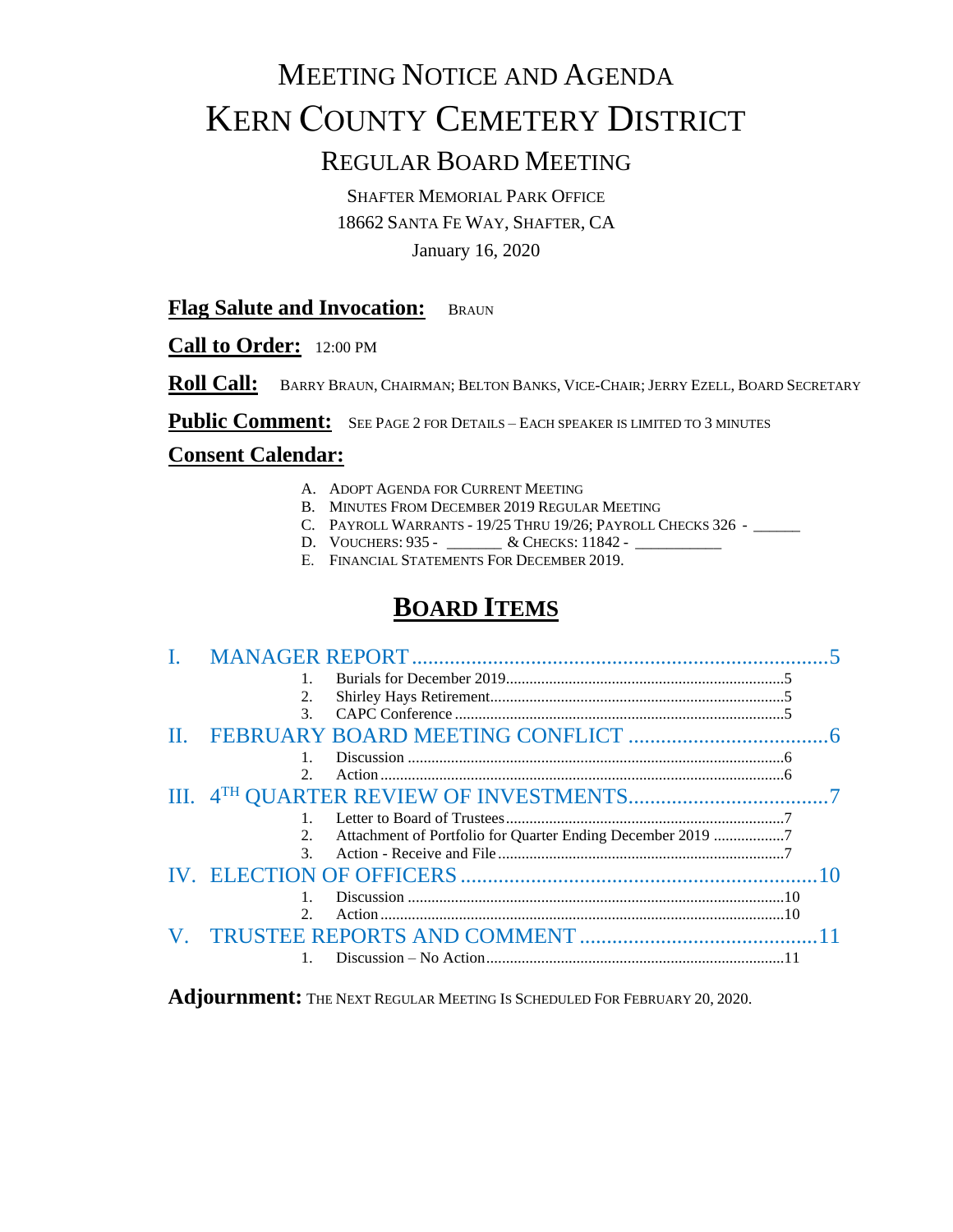# KERN COUNTY CEMETERY DISTRICT REGULAR BOARD MEETING

## PUBLIC COMMENT

Welcome to the Kern County Cemetery District regular board meeting. We value any input and direction you may have to offer our Board of Trustees and in order to give an equal time to each individual, we ask that a few rules be followed in addressing the board.

The Public Comment Period is set aside as the time you may speak. The Chairperson will open this time period and each individual will be called on one at a time. To speak for, against or make any comment, the individual may voluntarily give their name and address.

After being recognized, the board requests that the individual:

- 1. Make statements no longer than three (3) minutes in length.
- 2. Address all comments to the Chairperson and the board.
- 3. If you are repeating what had been said earlier, you may state that you agree with what had been said and the board will note your agreement. Each topic will have a thirty (30) minute limit for all speakers.
- 4. Understand that if your request needs action the board is unable to do so unless it is on the agenda. You may request a matter be addressed if it is an emergency situation. If it is not deemed an emergency as defined in the California Government Code §54956.5, the matter may be clarified and referred to staff or placed on the agenda for the next meeting.

### ACCOMODATIONS

Disabled individuals who need special assistance to attend or participate in a meeting of the Kern County Cemetery District may request assistance at the main office on 18662 Santa Fe Way, Shafter, or by calling 661-746-3921. Every effort will be made to reasonably accommodate individuals with disabilities by making meeting materials available in alternative formats. Requests for assistance should be made at least three (3) working days in advance whenever possible.

## AVAILABILITY OF AGENDA DOCUMENTS

All supporting documentation for agenda items will be available for public review at the District's Shafter Memorial Park Office, 18662 Santa Fe Way, Shafter, during regular business hours, 8:00 am – 5:00 pm. Monday through Friday, following the posting of the agenda. Any supporting documentation that relates to an agenda item for an open session of any regular meeting, that is distributed less than 72 hours prior to that meeting, will also be available for review at that location.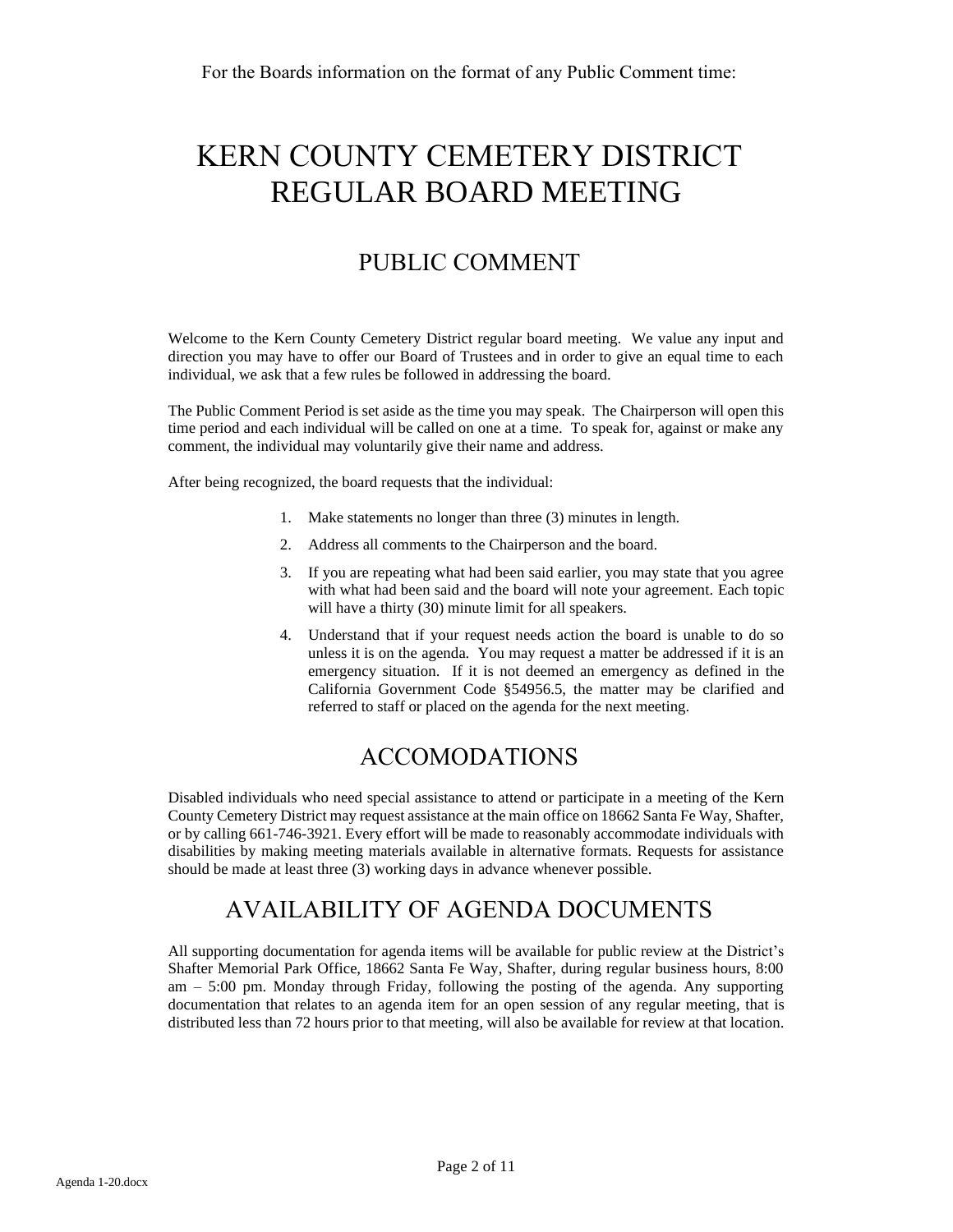## Kern County Cemetery District

#### Minutes for

#### December 19, 2019

Regular Board Meeting Shafter Memorial Park Office 18662 Santa Fe Way, Shafter, CA

| Call to Order:                 | Call to Order at 12:00pm by Chairman Braun, Chairman Braun led flag<br>salute and invocation.                                                                                                                                                                                                                                                                                                                          |
|--------------------------------|------------------------------------------------------------------------------------------------------------------------------------------------------------------------------------------------------------------------------------------------------------------------------------------------------------------------------------------------------------------------------------------------------------------------|
| Roll Call:                     | In attendance was Barry Braun, Chairman of the Board; Belton Banks,<br>Vice-Chair; Jerry Ezell, Secretary of the Board.                                                                                                                                                                                                                                                                                                |
| <b>Employees and Visitors:</b> | Timothy W. Unruh, District Manager; Eliza Caudillo, District<br>Secretary; Denny Carender, Superintendent                                                                                                                                                                                                                                                                                                              |
| <b>Public Comment:</b>         | None                                                                                                                                                                                                                                                                                                                                                                                                                   |
| Consent Calendar:              | Includes the approval of the agenda for the current meeting and minutes<br>of the regular board meeting for November 2019 as approved. The<br>payroll warrants for 19-23 through 19-24 were approved. Vouchers,<br>checks, and financial reports for November 2019 were approved. This<br>was done by approval of the consent calendar by motion of Trustee<br>Ezell and seconded by Trustee Banks; 3 ayes, unanimous. |

#### Management Update

- We had 11 services in Shafter and 10 services in Wasco for the month of November 2019. This gives us 99 for the fiscal year-to-date.
- A comparison of burials by location, by month, year was prepared and given to the board. This data comparison was requested to be given bi-yearly.
- The Trustees were reminded of the upcoming CAPC Annual Conference on February 19-22, 2020.
- The retirement dinner for Shirley Hays is scheduled for January 17 at 6:00pm at the Hungry Hunter.

#### Review of Burial Pricing

Manager Unruh asked the board to give direction on whether they want to review pricing on an annual basis or at a different interval. Insofar as our auditor indicated that an annual review of costs and possible price increases should be do annually. The manager was requested to have a review for the May-June meeting when the next fiscal year budget is reviewed. Trustee Ezell asked that the review include the anticipated capital needs as well.

No action taken.

#### Endowment Care Investment Representation

Manager Unruh brought the board up to speed on the transition that has taken place with the Investment Advisor from Wells Fargo Advisor having moved to another company. We have seen less and less interaction as our current investment needs have changed from the current Wells Fargo representative.

Unruh has requested that the Trustee's look at allowing our investments to be changed to follow our previous advisor who always seemed to be more involved with reinvestment needs. This new company is Stifel, Nicolaus & Co. is also more engaged with the requirements and our cemetery association from which they are better acquainted in the needs for reinvestment.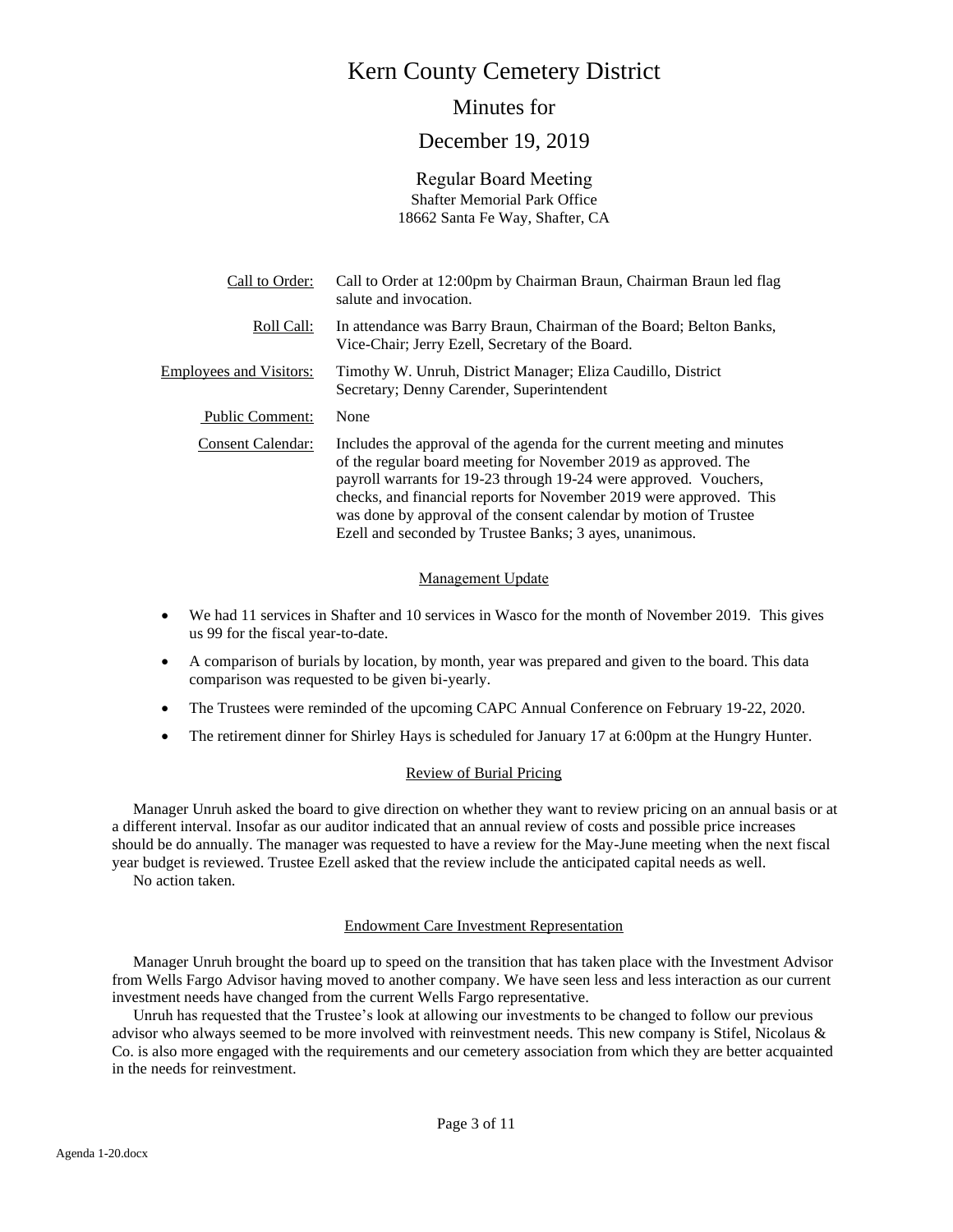*The motion to move our current Endowment Care investments from Wells Fargo Advisors to Stifel, Nicolaus & Co. This investment is to be made with Sandra Wheeler as soon as is expedient. This motion was made by Trustee Banks and seconded by Trustee Ezell; 3 ayes, unanimous.* 

#### Equipment Replacement

Manager Unruh and Superintendent Carender discussed with the Trustees the problem we are having with the Wasco Excel lawn mower. This unit originally purchased in 2009 has a wiring issue where the stator wire has burned into the regulator. It also seems to be burning a hydraulic hydro which drives the right wheel and clipping collector. Outside of the meeting, Carender brought a working unit for the board to look at and explain the problem. Unruh asked that the board allow for a review of the costs to repair the unit and if they are deemed to high, then allow for the purchase of a new 60-inch mower to be purchased from Abate-A-Weed in Bakersfield.

Manager Unruh has gotten a quote of \$12,000 for a new unit and has been told that a new hydro is \$1800 with our installation each. Two hydros are on each mowing unit and it is felt that if one is starting to fail the second is not far behind. It is felt that the electrical issue will take a rewire that can be done in house as well.

> *A motion for Manager Unruh to purchase a new unit for no more than \$12,000, the money to be taken from our budgeted contingency reserve. This included an allowance of \$3,000 to repair the old unit as time allows. The old unit will be kept for use as a renovation mower. This motion was made by Trustee Ezell and seconded by Trustee Banks; 3 ayes, unanimous.*

#### **Adjournment**

The meeting was adjourned at 1:21pm by Chairman Braun. The next regular meeting is scheduled for January 16, 2020.

Signed,

Timothy W. Unruh District Manager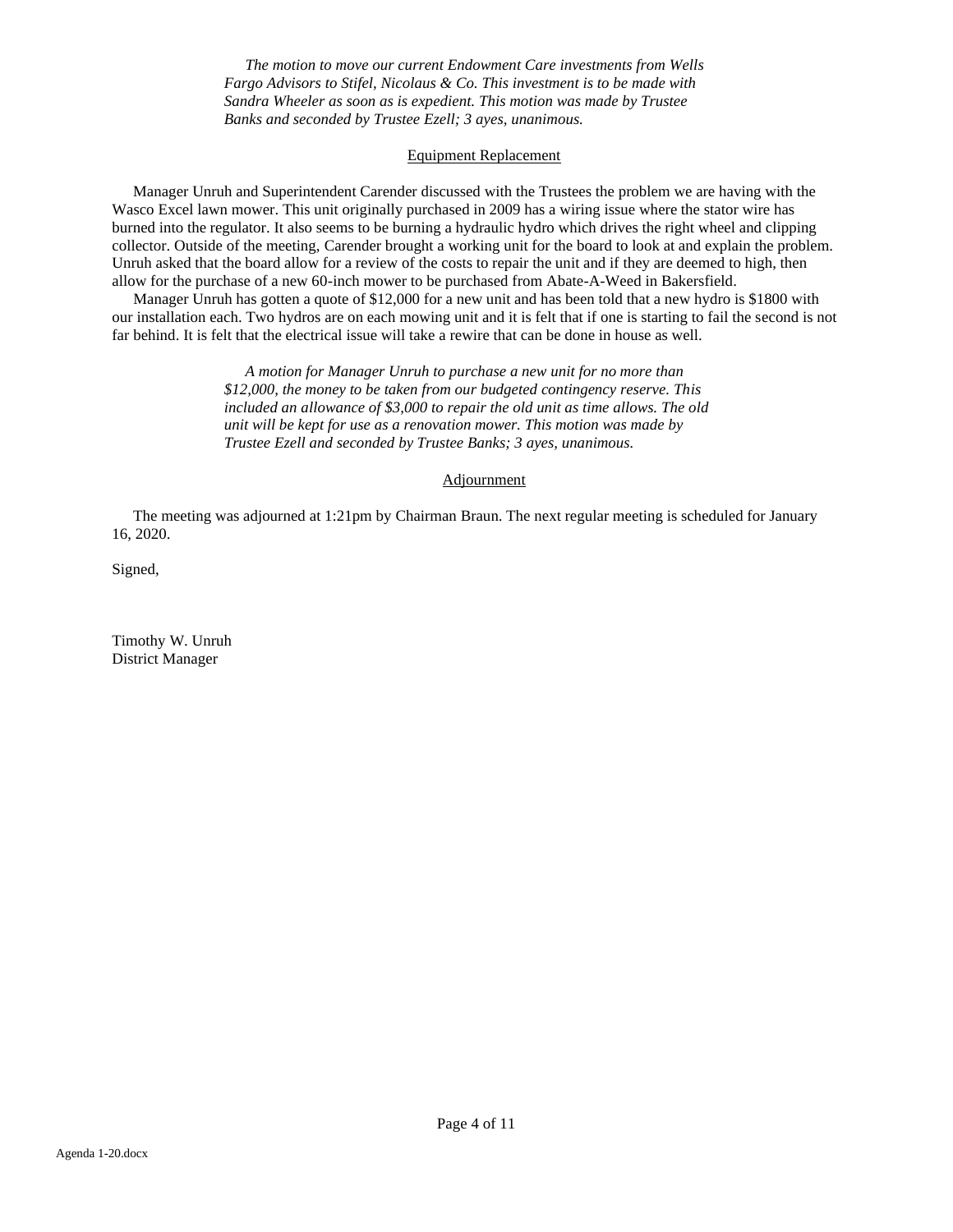### **I. Manager Report**

#### 1. Burials for December 2019

We have had 17 services in Shafter and 6 services in Wasco. This gives us 122 total services for the fiscal year to date. For this fiscal year we have had 16 cremation services in Shafter and 5 in Wasco for a total of 21 cremation services. This currently gives us a 17% cremation rate.

#### 2. Shirley Hays Retirement

As a reminder, the district has planned a retirement dinner for Shirley Hays at the Hungry Hunter on Friday, January 17 at 6:00. The board and guests are invited.

#### 3. CAPC Conference

A reminder for the 62nd Annual California Association of Public Cemeteries will be at the Embassy Suites in Mandalay Bay, Oxnard. Attendance will be from Thursday February 19 through Sunday February 22, 2020. This will conflict with our board meeting regularly scheduled for February 20, 2020.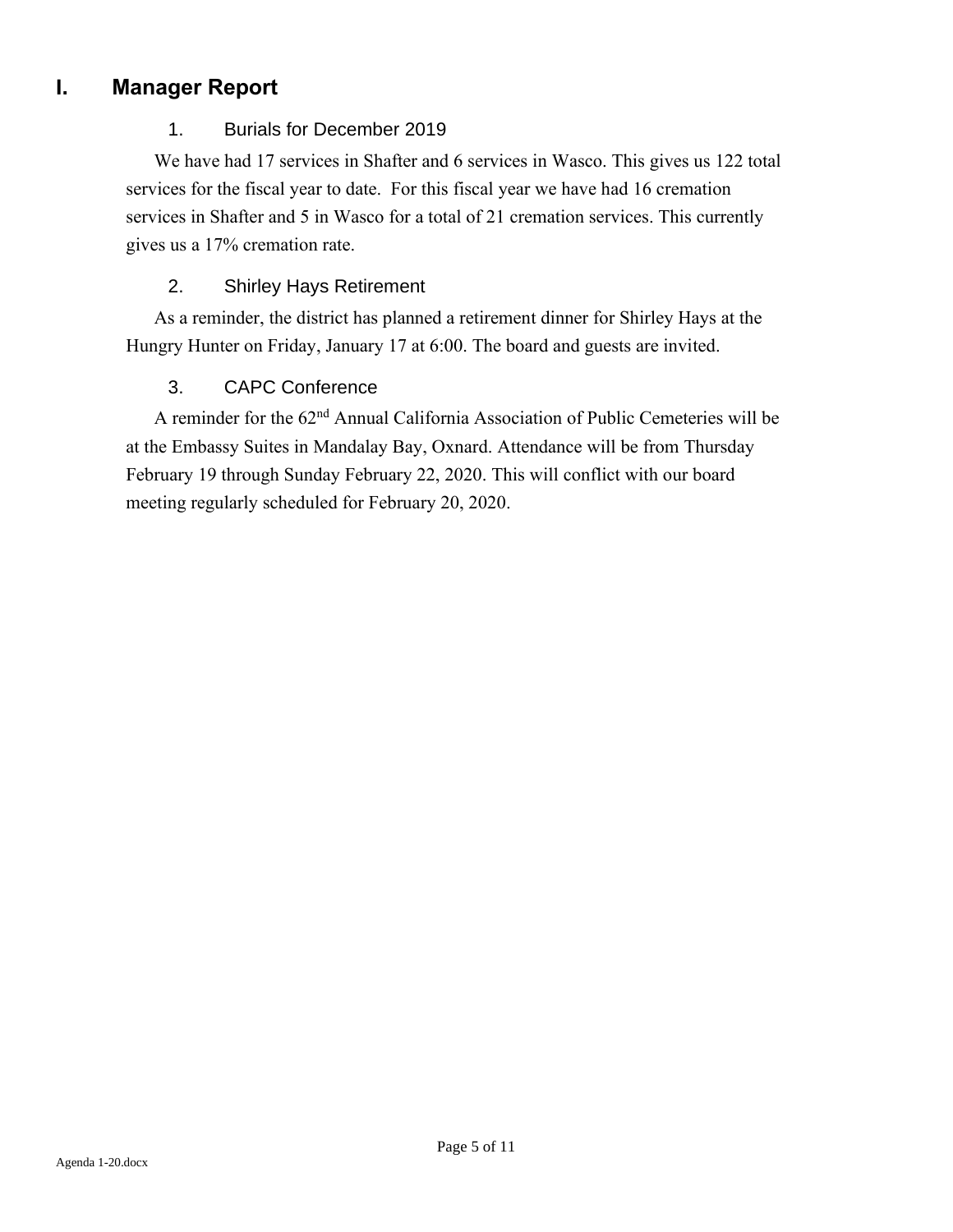## **II. February Board Meeting Conflict**

- 1. Discussion
- 2. Action

### **Summary**

It is the recommendation of the manager that the Board of Trustee's change the date for the February  $20<sup>th</sup>$  board meeting.

### Discussion

CAPC Annual Meeting is scheduled for February 19-22 at the Embassy Suites at Mandalay Bay in Oxnard. This conflicts with our regularly scheduled board meeting on February 20<sup>th</sup>.

The board needs to come prepared to discuss an appropriate date change for this meeting.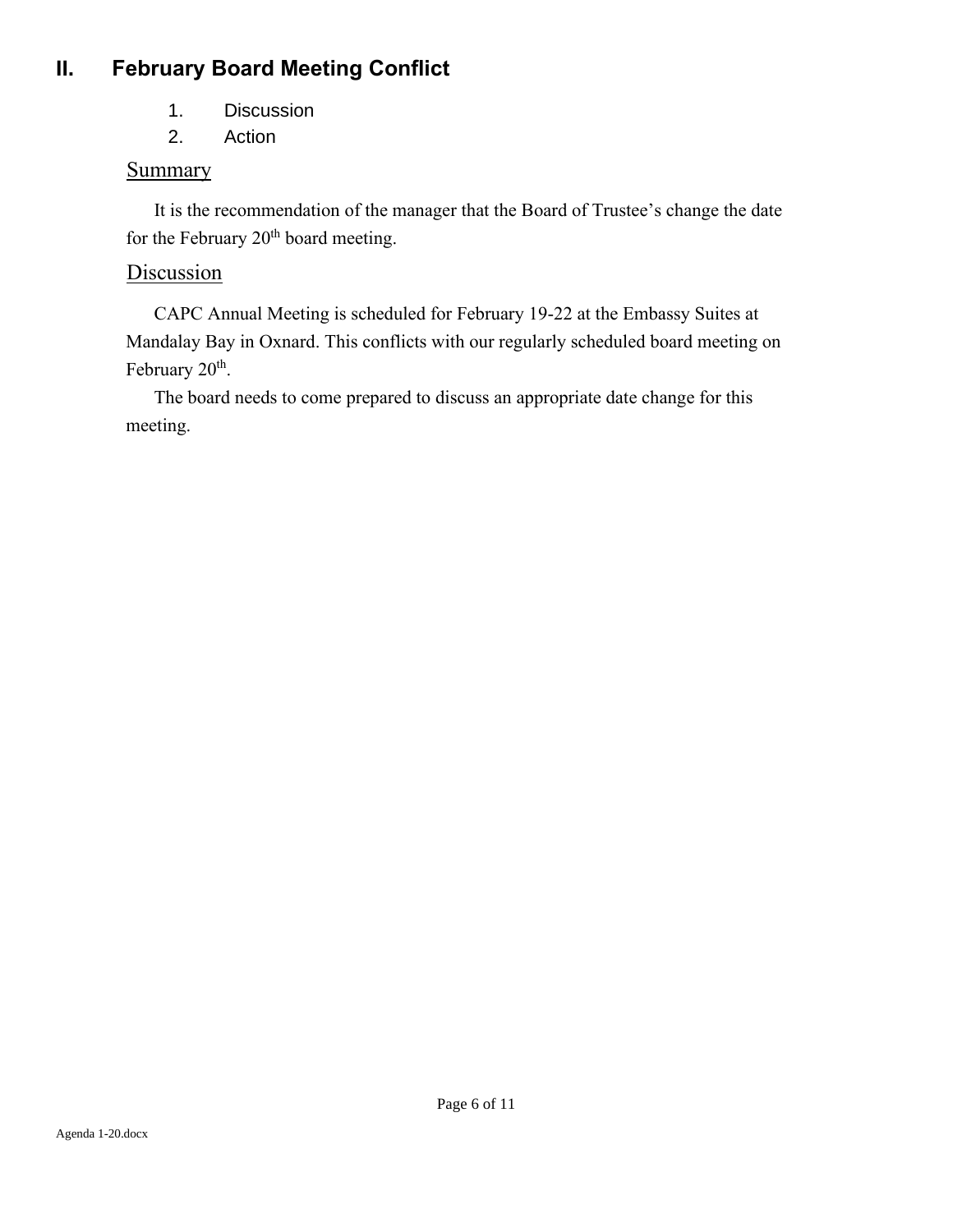#### **III. 4 th Quarter Review of Investments**

- 1. Letter to Board of Trustees
- 2. Attachment of Portfolio for Quarter Ending December 2019
- 3. Action Receive and File

#### Summary

It is the recommendation of the investment manager, that the Board of Trustee's make a motion to receive and file the  $4<sup>th</sup>$  quarter investment review.

#### History

The Investment Manager is required to bring a summary of the cemetery district's investments in the form of a quarterly report. This form is to adhere to certain guidelines as required by Statement No. 31 of the Governmental Accounting Standards Board (GASB) and California Government Code Section 53646. Under our current Investment Policy, the District Manager is the Investment Manager and is required to allocate the funds for investment and give the board the investment information. The only exceptions to this report, is for funds invested in the Local Agency Investment Fund (LAIF) or insured deposits of \$100,000 or less per institution.

#### Letter to Board of Trustees

The Kern County Cemetery District has money invested in three areas with a total combined investment of \$4,292,173. Our primary investment is with the County of Kern. This money with the county is in four accounts that consist of our Maintenance and Operation or General Fund, Endowment Care Principle, Contracts Payable, and Land Reserve Funds. Interest apportionment of the District's pooled money investment program with the County of Kern for the quarter ended December 31, 2019, was \$5,349; this interest earning represented a net annualized yield of 2.03% on our total investment. The county accounts combined have a total final balance of \$3,087,167.

The second investment area is with Wells Fargo Advisors which consists of the Endowment Care Fund principle. At the time of this report, the attached Wells Fargo portion of our pooled asset portfolio consists of various investments, and they gave an average yield of 2.12% with a market value balance of \$946,473.

Our last area of cash holdings is the two WestAmerica Bank accounts which is our local bank account that is used to pay our monthly bills and transfer money into our four county funds on a monthly basis. It also includes a second account used for payroll. These bank checking accounts have a yield of .01% for the cash on hand. As of the date of this report; both WestAmerica accounts have a combined balance of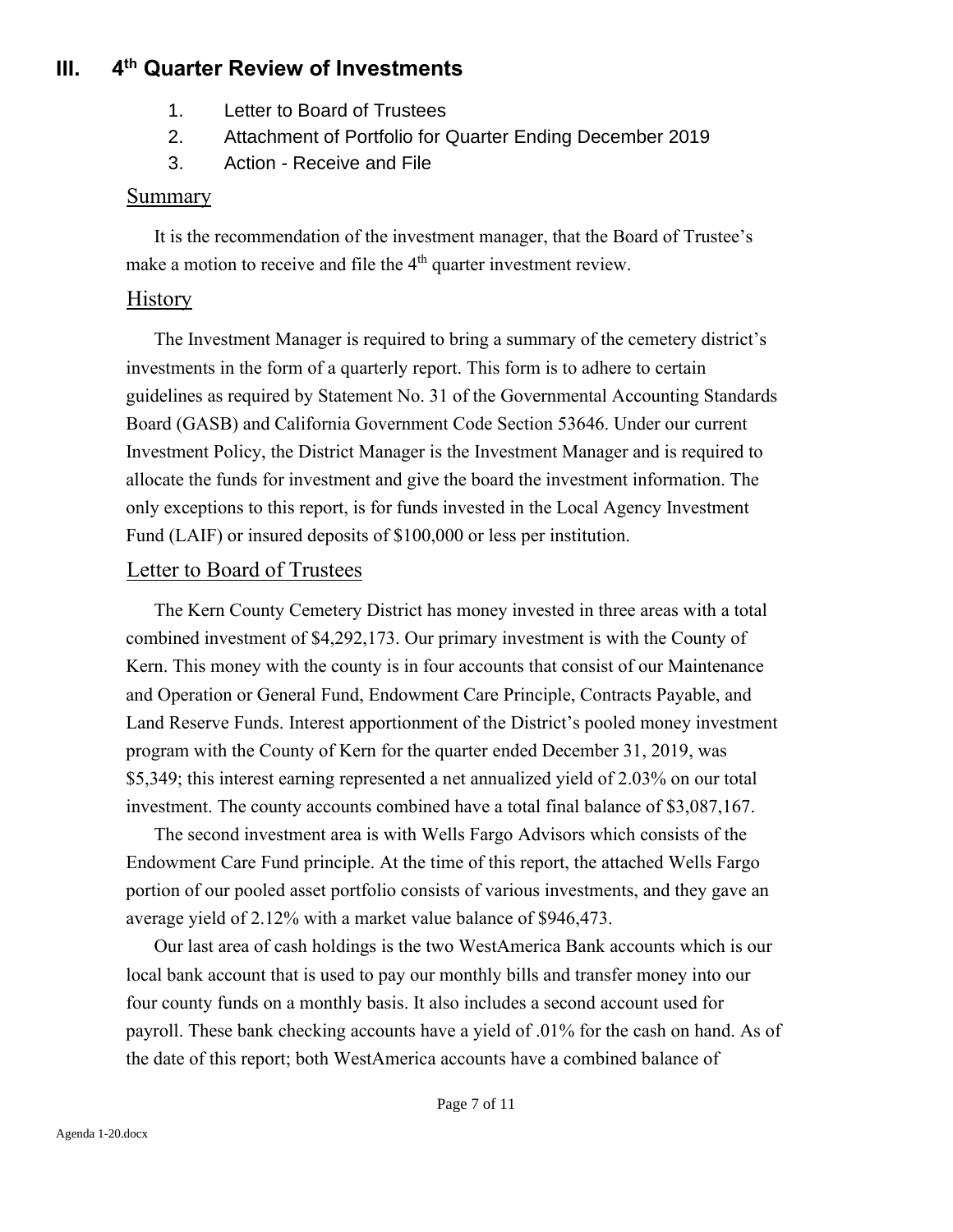\$258,533. To review a complete pooled asset overview, a comparable statement of interest earnings and certain relevant statistical data is attached.

As a message of disclosure and a disclaimer, please note that the attached District comparable statement of interest earnings analysis for the quarter ending December 31, 2019 is presented at fair market value in accordance with Statement No. 31 of the Governmental Accounting Standards Board (GASB) Accounting and Financial Reporting for Certain Investments and for External Pools. The reporting at fair market value is for compliance with GASB 31 and not to be used for budgetary purposes, since the actual fund value and interest allocated in the Treasurer's Pool are on an accrued accounting basis as accorded by generally accepted principles.

California Government Code Section 53646 (b) (1) requires disclosure of securities "under management of any outside party that is not also a local agency or the State of California Local Agency Investment Fund..." Kern County Cemetery District holds securities in various trust accounts held in custody by third parties. These trusts were created through debt issuance and serve to protect the District and the bondholders.

California Government Code Section 53646 (b) (2) requires a report of "compliance with the statement of investment policy, or manner in which the portfolio is not in compliance". At the time of this report, all investments are in compliance with State law and our District's Investment Policy.

California Government Code Section 53646 (b) (3) requires a "statement denoting the ability of the local agency to meet its pool's expenditure requirements for the next six months, ..." To the best of my knowledge with what is being shown in this review the District's Cash Portfolio has ample liquidity to meet its obligations for the next six months.

In the capacity of Investment Manager, I hereby certify that the investments herein are made in accordance with California Government Code Section 53635 and the Investment Policy of the Kern County Cemetery District as filed with the Board of Trustees.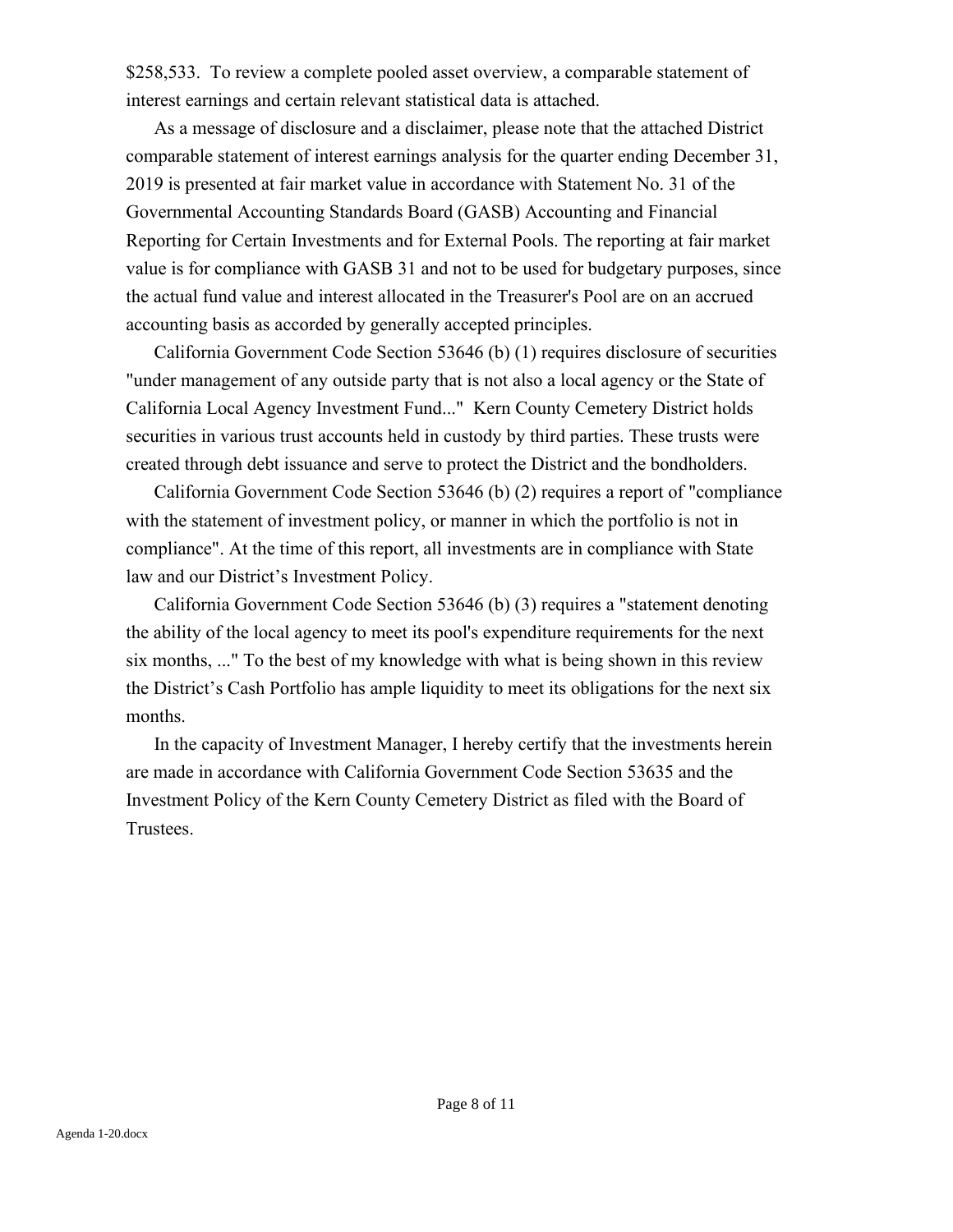### Kern County Cemetery District Quarterly Pooled Assets Portfolio as of 12/31/2019

**Attachment A**

|                                                          |           | Current      | Est. Annual     | Est. Annual | $%$ of              | $%$ of    |
|----------------------------------------------------------|-----------|--------------|-----------------|-------------|---------------------|-----------|
| <b>WELLS FARGO</b>                                       | Par Value | Market Value | Interest Earned | Yield       | <b>WF Portfolio</b> | Inv Limit |
| Wells Fargo Money Market                                 |           | \$96,049     | \$93            | 0.10%       | 10.15%              |           |
| <b>Certificate of Deposit</b>                            |           |              |                 |             | 26.82%              | 30%       |
| Bank of India - 12/05/19                                 | \$50,000  | \$0          | \$0             |             | 0.00%               |           |
| Goldman Sachs -                                          |           |              |                 |             |                     |           |
| 3/23/20                                                  | \$50,000  | \$50,006     | \$775           | 1.550%      | 5.28%               |           |
| Synchrony Bank - 6/7/21                                  | \$50,000  | \$50,671     | \$1,325         | 2.615%      | 5.35%               |           |
| Capital One -                                            |           |              |                 |             |                     |           |
| 9/27/22                                                  | \$50,000  | \$50,670     | \$1,150         | 2.270%      | 5.35%               |           |
| Discover Bank - 7/18/23                                  | \$50,000  | \$52,509     | \$1,650         | 3.142%      | 5.55%               |           |
| Goldman Sachs -                                          |           |              |                 |             |                     |           |
| 8/21/24                                                  | \$50,000  | \$50,025     | \$1,050         | 2.099%      | 5.29%               |           |
| <b>Corporate Bonds</b>                                   |           |              |                 |             | 26.71%              | 30%       |
| John Deere - 09/11/20                                    | \$50,000  | \$50,192     | \$1,225         | 2.441%      | 5.30%               |           |
| Caterpillar -<br>08/09/21                                | \$50,000  | \$49,917     | \$850           | 1.703%      | 5.27%               |           |
| US Bancorp -                                             |           |              |                 |             |                     |           |
| 7/15/22                                                  | \$50.000  | \$51,142     | \$1,475         | 2.884%      | 5.40%               |           |
| JP Morgan - 9/23/22                                      | \$50,000  | \$51,703     | \$1,625         | 3.143%      | 5.46%               |           |
| Wells Fargo -7/30/24                                     | \$50,000  | \$49,894     | \$1,250         | 2.500%      | 5.27%               |           |
| <b>Government Bonds</b>                                  |           |              |                 |             | 15.78%              | 20%       |
| FFCB - 3133EGU37                                         | \$50,000  | \$50,001     | \$915           | 1.830%      | 5.28%               |           |
| FNMA - 3136G32B0                                         | \$50,000  | \$49,726     | \$675           | 1.357%      | 5.25%               |           |
| FHLB - 3130A94L2                                         | \$50,000  | \$49,638     | \$1,063         | 2.141%      | 5.24%               |           |
| <b>Government Backed Securities - Pass Through (CMO)</b> |           |              |                 |             | 0.83%               | 20%       |
| GNMA - 610207                                            | \$45,000  | \$987        | \$62            | 6.279%      | 0.10%               |           |
| GNMA - 550725                                            | \$55,000  | \$5,130      | \$270           | 5.263%      | 0.54%               |           |
| <b>FHLMC - 3540 TB</b>                                   | \$20,000  | \$1,763      | \$80            | 4.538%      | 0.19%               |           |
| <b>Bond Fund of America</b>                              | \$12.800  | \$186,452    | \$4,532         | 2.431%      | 19.70%              | 20%       |
| Subtotal                                                 |           | \$946,473    | \$20,065        |             | 100.00%             |           |
|                                                          |           |              |                 |             |                     |           |
| <b>TOTAL EARNINGS</b>                                    |           |              |                 |             |                     |           |
| W.F. Effective Rate of                                   | 2.12%     |              |                 |             |                     |           |
| Return                                                   |           |              |                 |             |                     |           |
| K.C. Effective Rate of<br>Return                         | 2.03%     |              |                 |             |                     |           |
|                                                          |           |              |                 |             |                     |           |
|                                                          |           | CASH         | <b>INTEREST</b> |             |                     |           |
| WestAmerica                                              |           | \$258,533    | \$13            | 0.020%      |                     |           |

| <i>vvest</i> amenca | മ∠ാഠ.ാാാ    | د ۱ م    | U.UZU% |
|---------------------|-------------|----------|--------|
| Pooled Funds at     |             |          |        |
| County              | \$3.087.167 | \$15,667 | 2.030% |
| Total Cash and      |             |          |        |
| Investments         | \$4.292.173 | \$35.745 |        |
|                     |             |          |        |



Page 9 of 11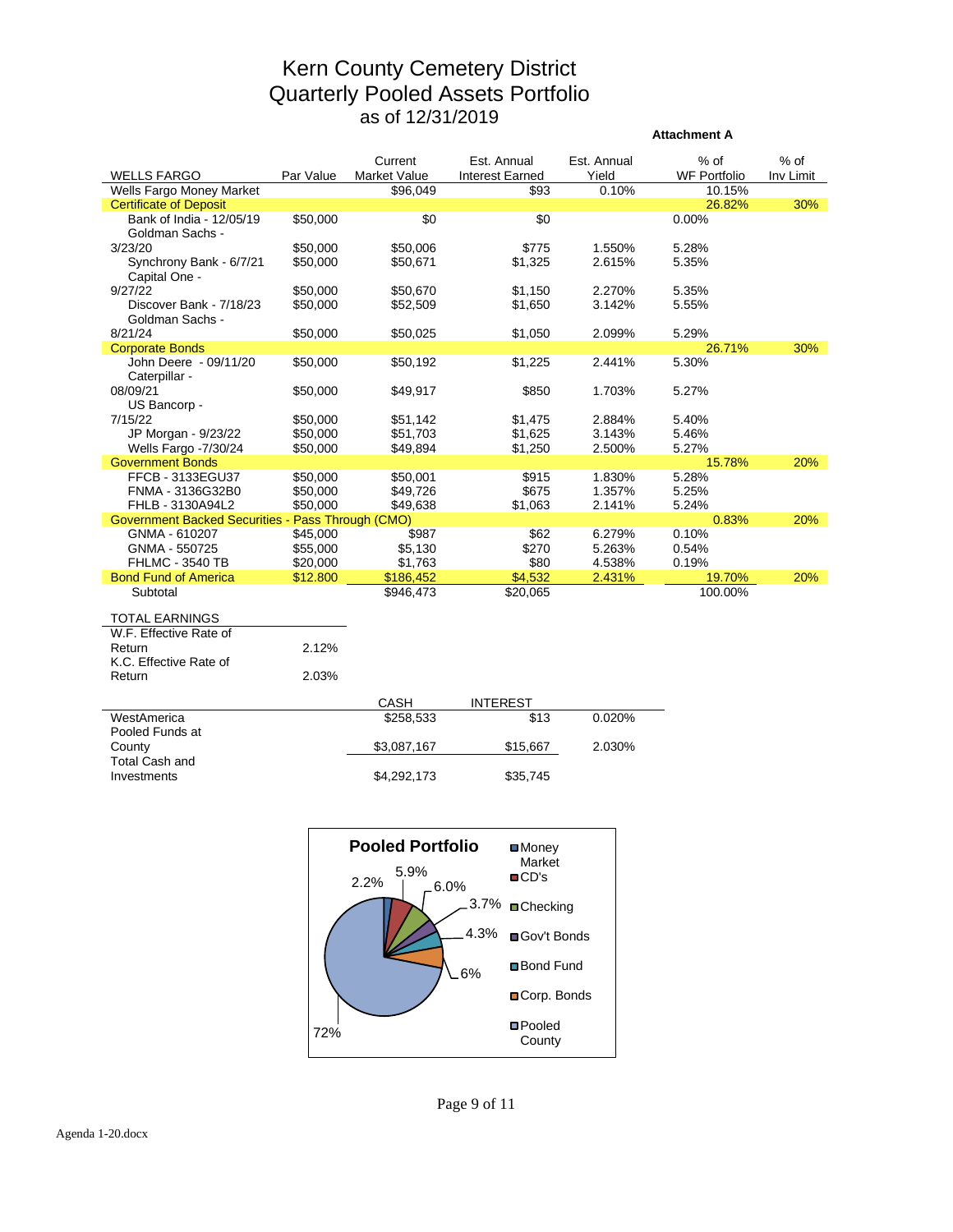### **IV. Election of Officers**

- 1. Discussion
- 2. Action

### Summary

It is the recommendation of the manager that the Board of Trustees' nominate and elect the district officers for 2020.

### **History**

Each year the board must vote to elect officers for the upcoming year. This is a requirement by the Health and Safety Code §9028 that requires a Chairman, Vice-Chairman and Board Secretary be elected each January.

### Discussion

Currently, we have Barry Braun as Board President, Belton Banks as Board Vice-President and Jerry Ezell as the Board Secretary. The board will need to consider the nomination and vote for the three positions for the year 2020.